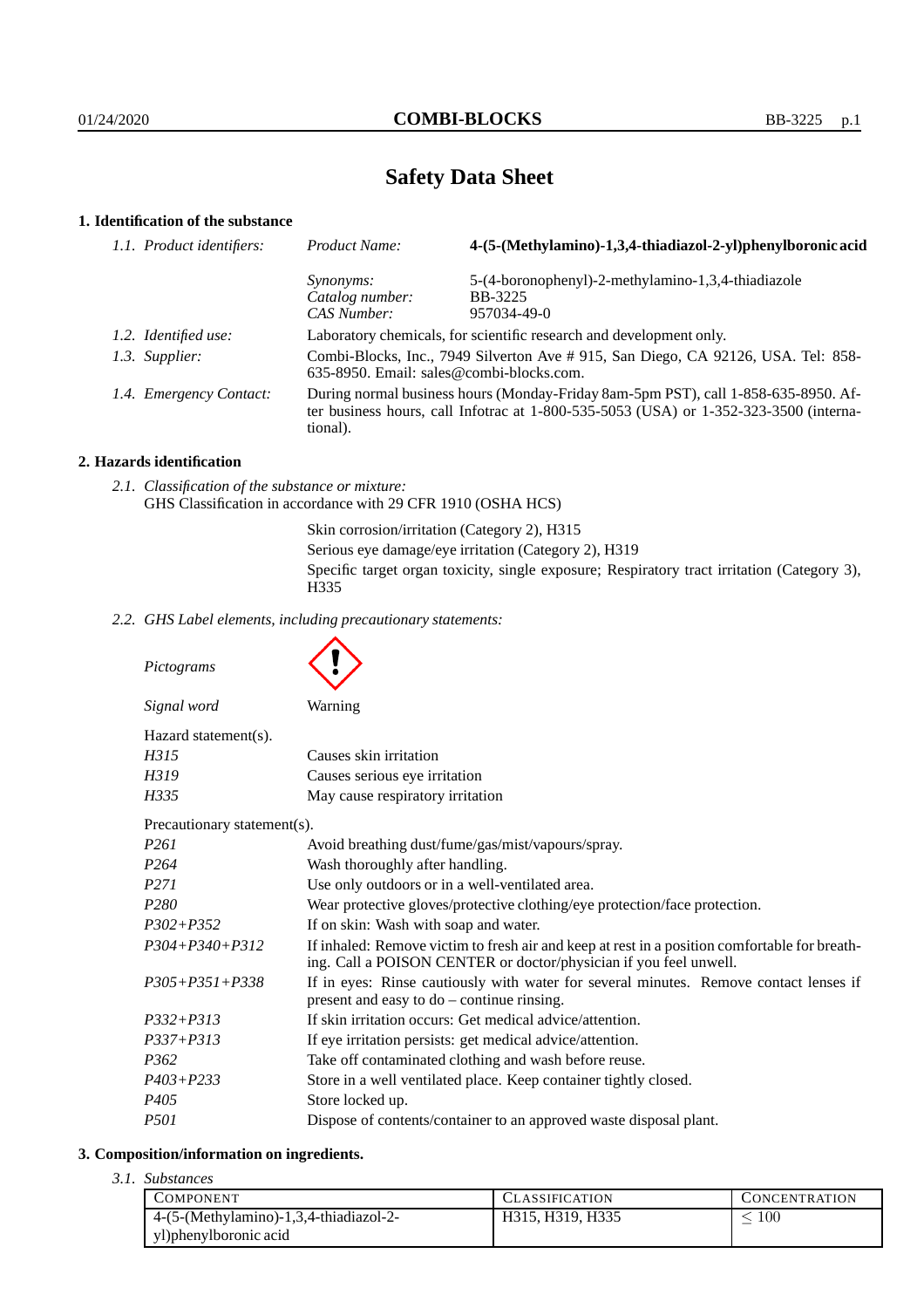See Section 2 for full text of hazard statements.

### **4. First aid measures**

*4.1. Description of first aid measures.*

| General advice:          | Consult a physician. Show this safety data sheet to the doctor in attendance. Move out of<br>dangerous area.                                         |
|--------------------------|------------------------------------------------------------------------------------------------------------------------------------------------------|
| If inhaled:              | Remove victim to fresh air and keep at rest in a position comfortable for breathing. Call a<br>POISON CENTER or doctor/physician if you feel unwell. |
| In case of skin contact: | Wash with soap and water.                                                                                                                            |
| In case of eye contact:  | Rinse cautiously with water for several minutes. Remove contact lenses if present and<br>easy to $do$ – continue rinsing.                            |
| If swallowed:            | Wash out mouth with copious amounts of water for at least 15 minutes. Seek medical<br>attention.                                                     |

- *4.2. Most important symptoms and effects, both acute and delayed:* See Section 2.2 and/or in Section 11.
- *4.3. Indication of any immediate medical attention and special treatment needed:* No data.

### **5. Fire fighting measures**

- *5.1. Extinguishing media:* Use dry sand, dry chemical or alcohol-resistant foam for extinction.
- *5.2. Special hazards arising from the substance or mixture:* Carbon monoxide, nitrogen oxides, sulfur oxides.
- *5.3. Advice for firefighters:* Wear self-contained breathing apparatus for firefighting if necessary.
- *5.4. Further information:* No data available.

# **6. Accidental release measures**

- *6.1. Personal precautions, protective equipment and emergency procedures:* Ensure adequate ventilation. Use personal protective equipment.
- *6.2. Environmental precautions:* Should not be released into the environment. See Section 12 for additional ecological information.
- *6.3. Methods and materials for containment and cleaning up:* Sweep up or vacuum up spillage and collect in suitable container for disposal.
- *6.4. Reference to other sections:* Refer to protective measures listed in Sections 8 and 13.

#### **7. Handling and storage**

- *7.1. Precautions for safe handling:* Avoid contact with skin and eyes. Avoid inhalation of vapour or mist. Keep away from sources of ignition - No smoking. Take measures to prevent the build up of electrostatic charge. For precautions see section 2.2.
- *7.2. Conditions for safe storage, including any incompatibilities:* Store refrigerated. Keep container tightly closed in a dry and well-ventilated place. Containers which are opened must be carefully resealed and kept upright to prevent leakage.
- *7.3. Specific end use(s):* Laboratory chemicals, for scientific research and development only.

# **8. Exposure Controls / Personal protection**

# *8.1. Control parameters:*

*Components with workplace control parameters:* Contains no substances with occupational exposure limit values. *8.2. Exposure controls:*

*Appropriate engineering controls:* Ensure that eyewash stations and safety showers are close to the workstation location. Ensure adequate ventilation, especially in confined areas. Use only under a chemical fume hood.

*Personal protective equipment:*

| Eye/face protection: | Wear appropriate protective eyeglasses or chemical safety goggles as described by OSHA's    |  |  |
|----------------------|---------------------------------------------------------------------------------------------|--|--|
|                      | eye and face protection regulations in 29 CFR 1910.133 or European Standard EN166.          |  |  |
| Skin protection:     | Handle with gloves. Gloves must be inspected prior to use. Use proper glove removal         |  |  |
|                      | technique (without touching glove's outer surface) to avoid skin contact with this product. |  |  |
|                      | Dispose of contaminated gloves after use in accordance with applicable laws and good        |  |  |
|                      | laboratory practices. Wash and dry hands                                                    |  |  |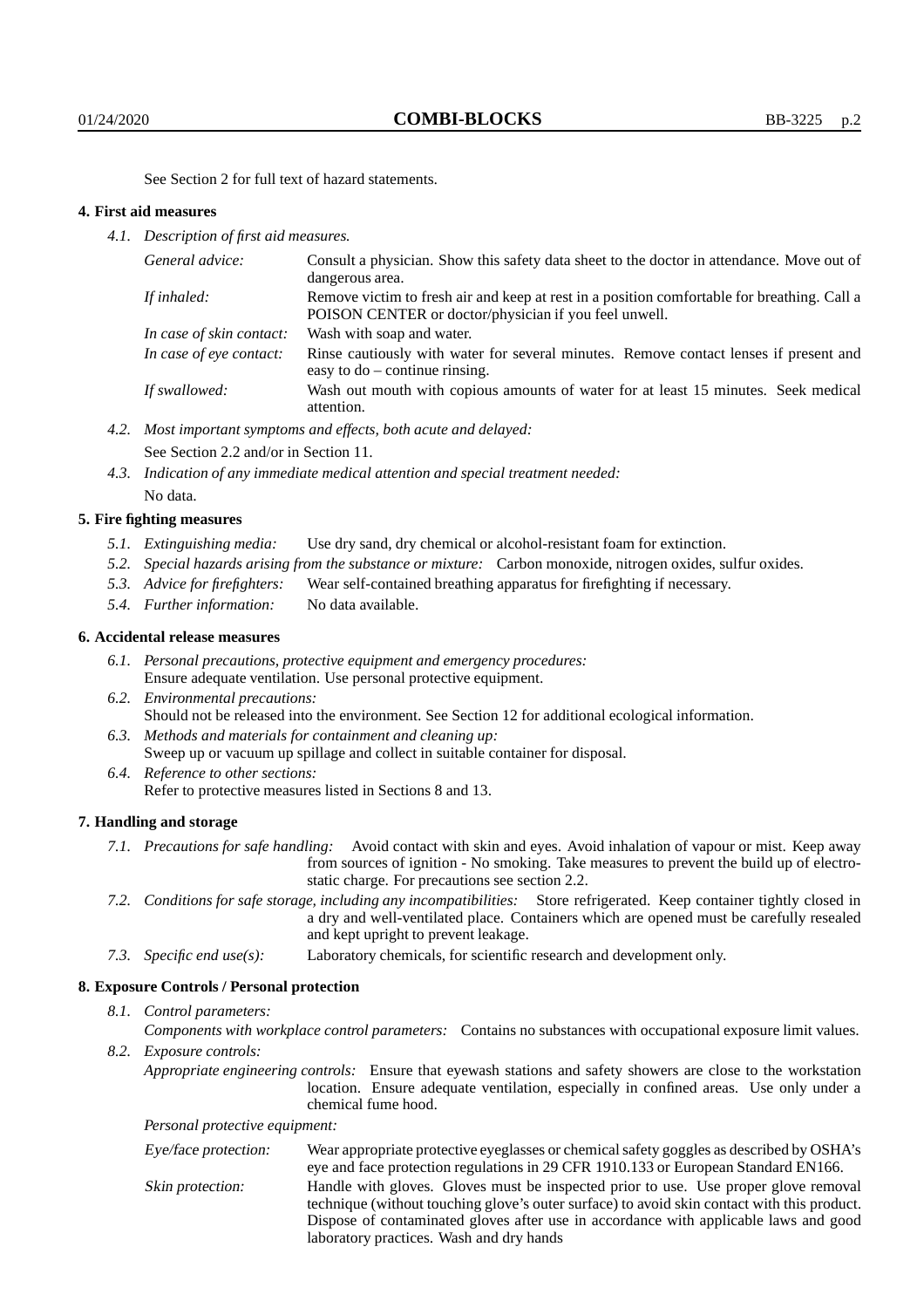| <b>Body Protection:</b> |         | Complete suit protecting against chemicals, Flame retardant antistatic protective clothing.                       |
|-------------------------|---------|-------------------------------------------------------------------------------------------------------------------|
|                         |         | The type of protective equipment must be selected according to the concentration and                              |
|                         |         | amount of the dangerous substance at the specific workplace.                                                      |
| Respiratory protection: |         | No protective equipment is needed under normal use conditions.                                                    |
|                         |         | Control of environmental exposure: Prevent further leakage or spillage if safe to do so. Do not let product enter |
|                         | drains. |                                                                                                                   |

# **9. Physical and chemical properties**

*9.1. Information on basic physical and chemical properties*

| (a)                        | Appearance:                                   | Solid          |
|----------------------------|-----------------------------------------------|----------------|
| (b)                        | Odour:                                        | No data        |
| (c)                        | Odour Threshold:                              | No data        |
| (d)                        | pH:                                           | No data        |
| (e)                        | Melting point/freezing point:                 | $170 - 210$ °C |
| (f)                        | Initial boiling point and boiling range:      | No data        |
| (g)                        | Flash point:                                  | No data        |
| (h)                        | Evaporatoin rate:                             | No data        |
| (i)                        | Flammability (solid, gas):                    | No data        |
| (i)                        | Upper/lower flammability or explosive limits: | No data        |
| $\rm(k)$                   | Vapour pressure:                              | No data        |
| $\left( \mathrm{l}\right)$ | Vapour density:                               | No data        |
| (m)                        | Relative density:                             | No data        |
| (n)                        | Water solubility:                             | No data        |
| $\circ$                    | Partition coefficient: n-octanol/water:       | No data        |
| (p)                        | Auto-ignition:                                | No data        |
| (q)                        | Decomposition temperature:                    | No data        |
| (r)                        | Viscosity:                                    | No data        |
| (s)                        | Explosive properties:                         | No data        |
| (t)                        | Oxidizing properties:                         | No data        |

*9.2. Other safety information:*

| Formula          | $C_9H_{10}BN_3O_2S$ |  |
|------------------|---------------------|--|
| Molecular weight | 235.1               |  |
| CAS Number       | 957034-49-0         |  |

# **10. Stability and reactivity**

- *10.1. Reactivity* No data
- *10.2. Chemical stability* Stable under recommended storage conditions.
- *10.3. Possibility of hazardous reactions* No data
- *10.4. Conditions to avoid*
- *10.5. Incompatible material* No data.
- *10.6. Hazardous decomposition products:*

Hazardous decomposition products formed under fire conditions: Carbon monoxide, nitrogen oxides, sulfur oxides. Other decomposition products: No data In the event of fire: See Section 5.

# **11. Toxicological information**

*11.1 Information on toxicological effects*

| Acute toxicity:                    | No data available.                |  |
|------------------------------------|-----------------------------------|--|
| Skin irritation/corrosion:         | No data available.                |  |
| Eye damage/irritation:             | Causes serious eye irritation.    |  |
| Respiratory or skin sensitization: | May cause respiratory irritation. |  |
| Germ cell mutagenicity:            | No data available.                |  |
| Carcinogenicity:                   | No data available.                |  |
| Reproductive toxicity:             | No data available.                |  |